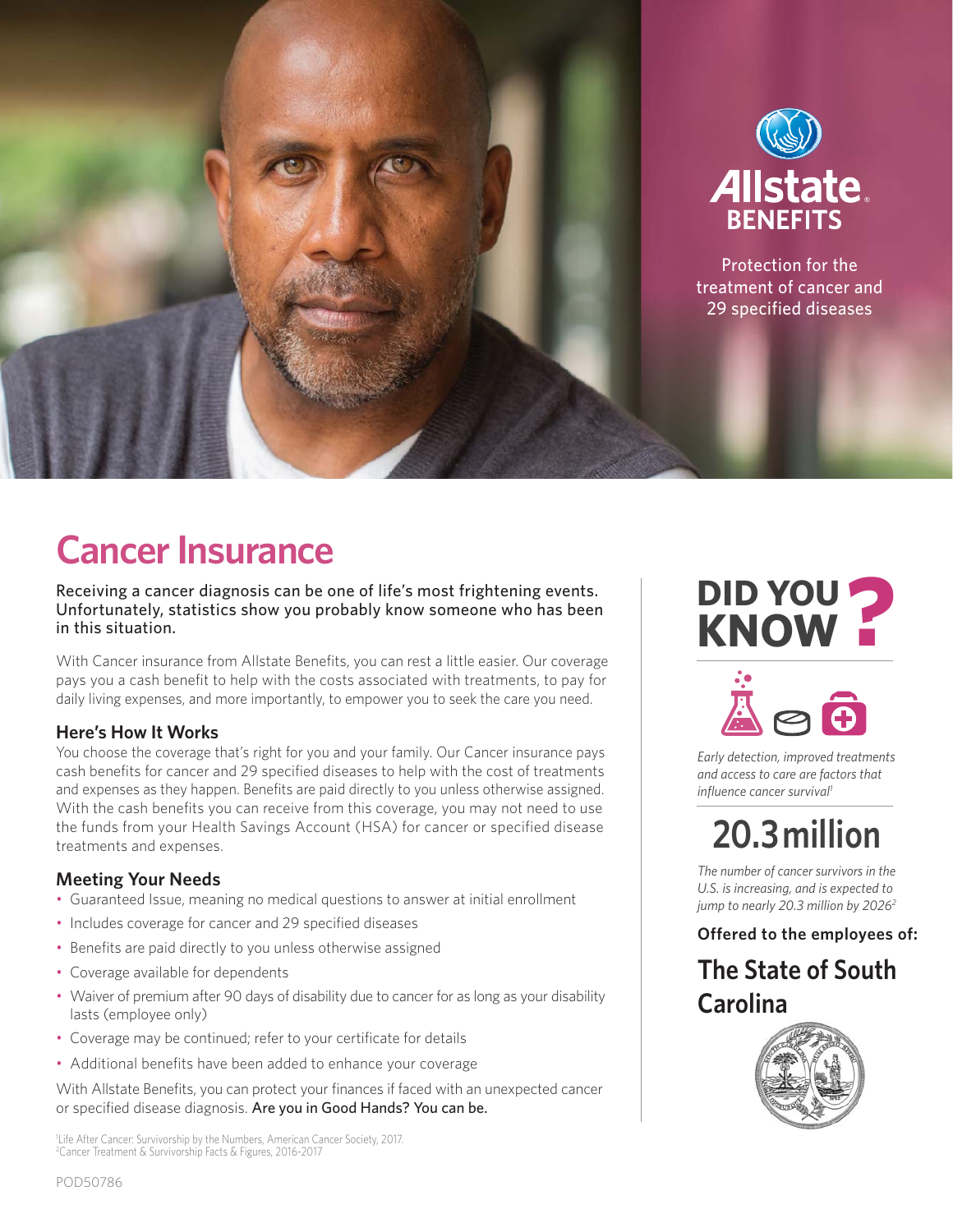### **Meet TJ**

**TJ is like anyone else who has been diagnosed with cancer. He is concerned about his wife and how she will cope with his disease and its treatment. Most importantly, he worries about how he will pay for his treatment.**

**Here is what weighs heavily on his mind:**

- Major medical only pays a portion of the expenses associated with my treatment
- I have copays I am responsible for until
- If I am not working due to treatments, I must cover my bills, rent/mortgage, groceries and other daily expenses
- If the right treatment is not available locally, I will have to travel to get the treatment I need

Here's how TJ's story of diagnosis and treatment turned into a happy ending, because he had supplemental Cancer Insurance to help with expenses.



TJ chooses benefits to help protect himself and his wife if diagnosed with cancer or a specified disease





TJ undergoes his annual wellness test and is diagnosed for the first time with prostate cancer. His doctor reviews the results with him and recommends pre-op testing and surgery.

#### Here's TJ's treatment path:

- TJ travels to a specialized hospital 400 miles from where he lives and undergoes pre-op testing
- He is admitted to the hospital for laparoscopic prostate cancer surgery
- TJ undergoes surgery and spends several hours in the recovery waiting room
- He is transferred to his room where he is visited by his doctor during a 2-day hospital stay
- TJ is released under doctor required treatment and care during a 2-month recovery period

TJ continues to fight his cancer and follow his doctor recommended treatments.



TJ's Cancer claim paid him cash benefits for the following:

#### Wellness

| Cancer Initial Diagnosis        |
|---------------------------------|
| Continuous Hospital Confinement |
| Non-Local Transportation        |
| Surgery                         |
| Anesthesia                      |
| Medical Imaging                 |
| Inpatient Drugs and Medicine    |
| Physician's Attendance          |
| Anti-Nausea                     |

For a listing of benefits and benefit amounts, see your company's rate insert.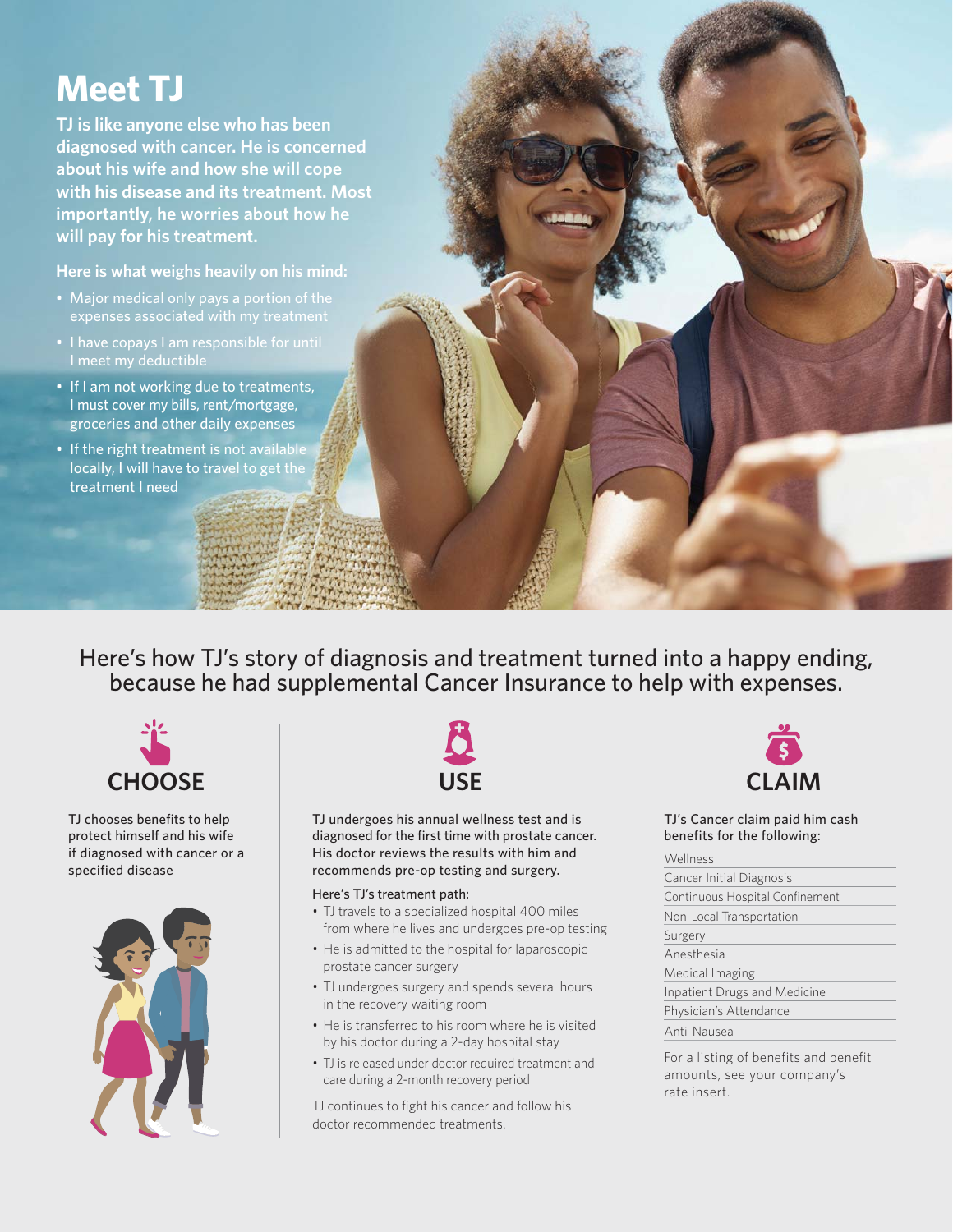Cash benefits provide you with options, because you decide how to use them.



#### Finances

 Can help protect HSAs, savings, retirement plans and 401(k)s from being depleted.

#### Travel

 Can help pay for expenses while receiving treatment in another city.



Home

 Can help pay the mortgage, continue rental payments, or perform needed home repairs for after care.



#### Expenses

Can help pay your family's living expenses such as bills, electricity, and gas.



#### **MyBenefits: 24/7 Access allstatebenefi ts.com/mybenefi ts**

An easy-to-use website that offers 24/7 access to important information about your benefits. Plus, you can submit and check your claims (including claim history), request your cash benefit to be direct deposited, make changes to personal information, and more.

#### **Wellness Benefit**

Biopsy for skin cancer; Blood tests for triglycerides, CA15-3 (breast cancer), CA125 (ovarian cancer), CEA (colon cancer), PSA (prostate cancer); Bone Marrow Testing; Chest X-ray; Colonoscopy; Doppler screening for carotids or peripheral vascular disease; Echocardiogram; EKG; Flexible sigmoidoscopy; Hemoccult stool analysis; HPV (Human Papillomavirus) Vaccination; Lipid panel (total cholesterol count); Mammography, including Breast Ultrasound; Pap Smear, including ThinPrep Pap Test; Serum Protein Electrophoresis (test for myeloma); Stress test on bike or treadmill; Thermography; and Ultrasound screening for abdominal aortic aneurysms.

#### **Using your cash benefits Benefits** (subject to maximums as listed on the attached rate insert)

#### **HOSPITAL CONFINEMENT AND RELATED BENEFITS**

#### Continuous Hospital Confinement - inpatient admission and confinement

Government or Charity Hospital - confinements in lieu of all other benefits, except Waiver of Premium

Private Duty Nursing Services - full-time nursing services authorized by attending physician

Extended Care Facility - within 14 days of a hospital stay; payable up to the number of days of the hospital stay

At Home Nursing - private nursing care must begin within 14 days of a covered hospital stay; payable up to the number of days of the previous hospital stay

Hospice Care Center or Team - terminal illness care in a facility or at home; one visit per day

#### **RADIATION/CHEMOTHERAPY AND RELATED BENEFITS**

Radiation/Chemotherapy for Cancer - covered treatments to destroy or modify cancerous tissue

**Blood, Plasma and Platelets -** transfusions, administration, processing, procurement, cross matching

Hematological Drugs - boosts cell lines for white/red cell counts and platelets; payable when Radiation/ Chemotherapy for Cancer benefit is paid

Medical Imaging - initial diagnosis or follow-up evaluation based on covered imaging exam

#### **SURGERY AND RELATED BENEFITS**

Surgery\* - based on Certificate Schedule of Surgical Procedures

Anesthesia - 25% of Surgery benefit for anesthesia received by an anesthetist

Bone Marrow or Stem Cell Transplant - autologous, non-autologous for treatment of cancer or specified disease other than Leukemia, or non-autologous for treatment of Leukemia

Ambulatory Surgical Center - payable only if Surgery benefit is paid

Second Opinion - second opinion for surgery or treatment by a doctor not in practice with your doctor

#### **MISCELLANEOUS BENEFITS**

Inpatient Drugs and Medicine - not including drugs/medicine covered under the Radiation/Chemotherapy for Cancer or Anti-Nausea benefits

Physician's Attendance - one inpatient visit by one physician

Ambulance - transfer to or from hospital where confined by a licensed service or hospital-owned ambulance

Non-Local Transportation - obtaining treatment not available locally

Outpatient Lodging - more than 100 miles from home

Family Member Lodging and Transportation - adult family member travels with you during non-local hospital stays for specialized treatment. Transportation not paid if Non-Local Transportation benefit is paid

Physical or Speech Therapy - to restore normal body function

New or Experimental Treatment - payable if physician judges to be necessary and only for treatment not covered under other policy benefits

Prosthesis - surgical implantation of prosthetic device for each amputation

Hair Prosthesis - wig or hairpiece every two years due to hair loss

Nonsurgical External Breast Prosthesis - initial prosthesis after a covered mastectomy

Anti-Nausea Benefit - prescribed anti-nausea medication administered on outpatient basis

Waiver of Premium\*\* - must be disabled 90 days in a row due to cancer, as long as disability lasts

#### **OPTIONAL/ADDITIONAL BENEFITS**

Cancer Initial Diagnosis - for first-time diagnosis of cancer other than skin cancer

Intensive Care (ICU) a. ICU Confinement - illness or accident confinements up to 45 days/stay b. Step-Down ICU Confinement - confinements up to 45 days/stay c. Ambulance - licensed air or surface ambulance service to ICU

Wellness Benefit - once per year for one of 23 exams. See left for list of wellness tests

#### **SPECIFIED DISEASES**

29 Specified Diseases Covered - Amyotrophic Lateral Sclerosis (Lou Gehrig's Disease), Muscular Dystrophy, Poliomyelitis, Multiple Sclerosis, Encephalitis, Rabies, Tetanus, Tuberculosis, Osteomyelitis, Diphtheria, Scarlet Fever, Cerebrospinal Meningitis, Brucellosis, Sickle Cell Anemia, Thalassemia, Rocky Mountain Spotted Fever, Legionnaires' Disease, Addison's Disease, Hansen's Disease, Tularemia, Hepatitis (Chronic B or C), Typhoid Fever, Myasthenia Gravis, Reye's Syndrome, Primary Sclerosing Cholangitis (Walter Payton's Disease), Lyme Disease, Systemic Lupus Erythematosus, Cystic Fibrosis, and Primary Biliary Cirrhosis

\*Two or more surgeries done at the same time are considered one operation. The operation with the largest benefit will be paid. Outpatient is paid at 150% of the amount listed in the Schedule of Surgical Procedures. Does not pay for other surgeries covered by other benefits \*\*Premiums waived for employee only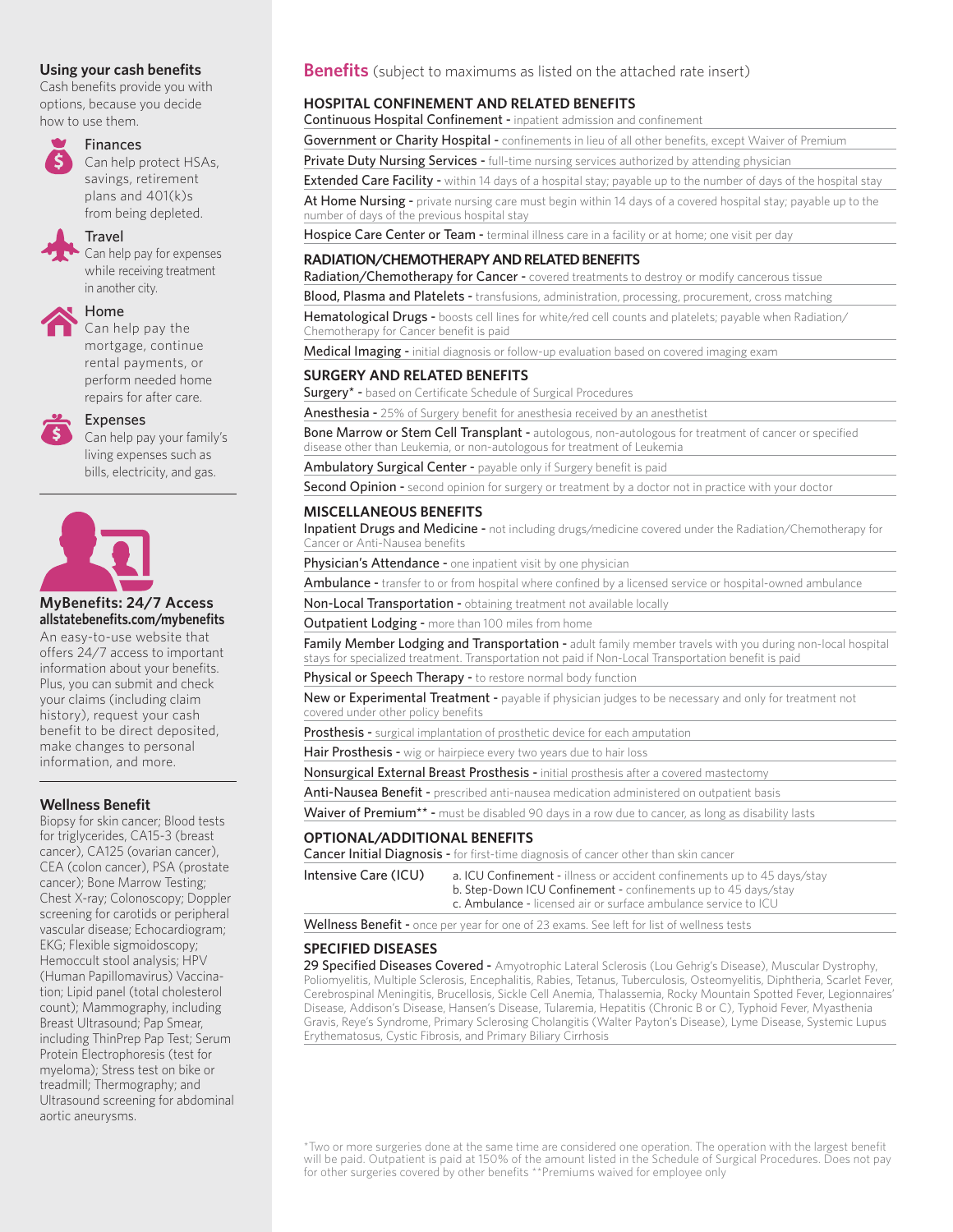### **Cancer Insurance (GVCP3)**

Includes coverage for 29 Specified Diseases

from Allstate Benefits

#### **BENEFIT AMOUNTS**

| HOSPITAL CONFINEMENT AND RELATED BENEFITS                        | PLAN <sub>1</sub> | PLAN <sub>2</sub> |
|------------------------------------------------------------------|-------------------|-------------------|
| Continuous Hospital Confinement (daily)                          | \$100             | \$100             |
| Government or Charity Hospital (daily)                           | \$100             | \$100             |
| Private Duty Nursing Services (daily)                            | \$100             | \$100             |
| Extended Care Facility (daily)                                   | \$100             | \$100             |
| At Home Nursing (daily)                                          | \$100             | \$100             |
| Hospice Care Center (daily) or                                   | \$100             | \$100             |
| Hospice Care Team (per visit)                                    | \$100             | \$100             |
| RADIATION/CHEMOTHERAPY/RELATED BENEFITS                          | PLAN <sub>1</sub> | PLAN <sub>2</sub> |
| Radiation/Chemotherapy for Cancer <sup>1</sup> (every 12 months) | \$5,000           | \$5,000           |
| Blood, Plasma, and Platelets <sup>1</sup> (every 12 months)      | \$5,000           | \$5,000           |
| Hematological Drugs <sup>1</sup> (every 12 months)               | \$100             | \$100             |
| Medical Imaging <sup>1</sup> (every 12 months)                   | \$250             | \$250             |
| <b>SURGERY AND RELATED BENEFITS</b>                              | PLAN <sub>1</sub> | PLAN <sub>2</sub> |
| Surgery <sup>2</sup>                                             | \$1,500           | \$1,500           |
| Anesthesia (% of surgery benefit)                                | 25%               | 25%               |
| Bone Marrow or Stem Cell Transplant (once/year)                  |                   |                   |
| 1. Autologous                                                    | \$500             | \$500             |
| 2. Non-autologous (cancer or specified disease treatment)        | \$1,250           | \$1,250           |
| 3. Non-autologous (Leukemia)                                     | \$2,500           | \$2,500           |
| Ambulatory Surgical Center (daily)                               | \$250             | \$250             |
| Second Opinion                                                   | \$200             | \$200             |
| <b>MISCELLANEOUS BENEFITS</b>                                    | PLAN <sub>1</sub> | PLAN <sub>2</sub> |
| Inpatient Drugs and Medicine (daily)                             | \$25              | \$25              |
| Physician's Attendance (daily)                                   | \$50              | \$50              |
| Ambulance (per confinement)                                      | \$100             | \$100             |
| Non-Local Transportation <sup>1</sup>                            |                   |                   |
| (coach fare or amount shown per mile*)                           | 0.40/Mile         | $0.40$ /Mile      |
| Outpatient Lodging (daily; limit \$2,000/12 mo. period)          | \$50              | \$50              |
| Family Member Lodging (daily per trip; max. 60 days)             | \$50              | \$50              |
| and Transportation (coach fare or amount shown per mile**)       | 0.40/Mile         | 0.40/Mile         |
| Physical or Speech Therapy (daily)                               | \$50              | \$50              |
| New or Experimental Treatment <sup>3</sup> (every 12 months)     | \$5,000           | \$5,000           |
| Prosthesis <sup>3</sup> (per amputation)                         | \$2,000           | \$2,000           |
| Hair Prosthesis (every 2 years)                                  | \$25              | \$25              |
| Nonsurgical External Breast Prosthesis <sup>1</sup>              | \$50              | \$50              |
| Anti-Nausea Benefit <sup>1</sup> (once per calendar year)        | \$200             | \$200             |
| Waiver of Premium (employee only)                                | Yes               | Yes               |
| OPTIONAL/ADDITIONAL BENEFITS                                     | PLAN <sub>1</sub> | PLAN <sub>2</sub> |
| Cancer Initial Diagnosis (one-time benefit)                      | \$0               | \$2,000           |
| Intensive Care (ICU)                                             |                   |                   |
| ICU (daily)                                                      | \$0               | \$200             |
| Step-Down (daily)                                                | \$0               | \$100             |
| Ambulance                                                        |                   | Actual            |
|                                                                  |                   | Charges           |
| <b>Wellness Benefit</b>                                          | \$0               | \$100             |

 $^1$ Pays actual cost up to amount listed.  $^2$ Pays actual charges up to amount listed in certificate Schedule of Surgical Procedures. Amount paid depends on surgery. <sup>3</sup>Pays actual charges up to amount listed. \*At least 70 miles away, up to 700 miles. \*\*Transportation up to 700 miles per continuous hospital confinement.

#### **W** Allstate. **BENEFITS**

For use in enrollments sitused in: SC. This rate insert is part of the approved brochure or form ABJ30590-3; it is not to be used on its own.

This material is valid as long as information remains current, but in no event later than July 22, 2022. Allstate Benefits is the marketing name used by American Heritage Life Insurance Company (Home Office, Jacksonville, FL), a subsidiary of The Allstate Corporation. ©2019 Allstate Insurance Company. www.allstate.com or allstatebenefits.com.

#### **PLAN 1 PREMIUMS**

| <b>MODE</b>                             | EE. | $\left  \text{EE} + \text{SP} \right  \text{EE} + \text{CH}$ |        |
|-----------------------------------------|-----|--------------------------------------------------------------|--------|
| Semi-Monthly   \$4.84   \$7.30   \$7.01 |     |                                                              | \$9.45 |

#### **PLAN 2 PREMIUMS**

| <b>MODE</b>                                         |  | $ EE + SP EE + CH $ |  |
|-----------------------------------------------------|--|---------------------|--|
| Semi-Monthly   \$7.81   \$12.45   \$10.73   \$15.36 |  |                     |  |
|                                                     |  |                     |  |

Issue ages: 18 and over if actively at work

EE=Employee; EE + SP = Employee + Spouse; EE + CH = Employee + Child(ren); F = Family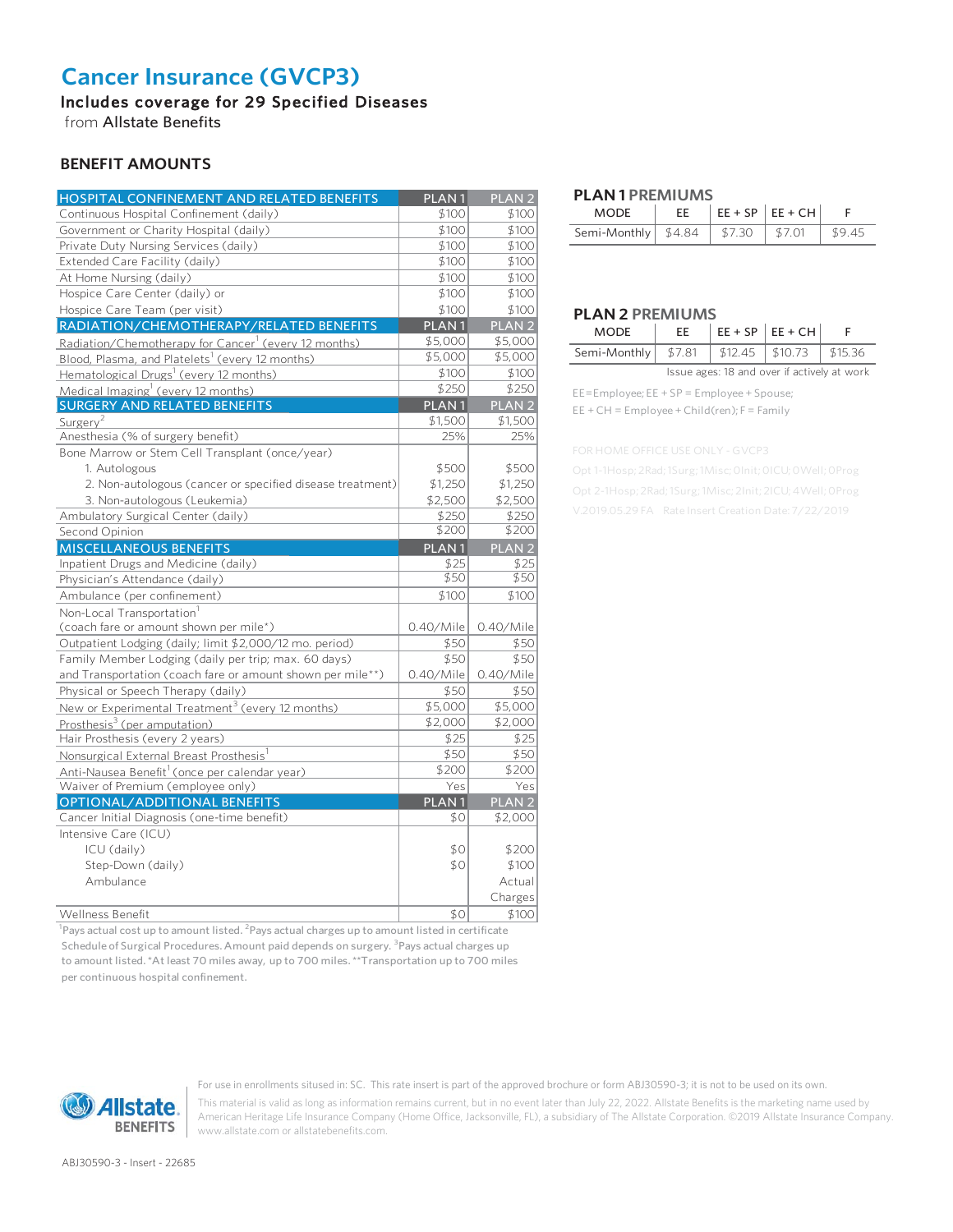

## When you choose Allstate Benefits, you receive more than just coverage that helps

you protect your finances when faced with life's uncertainties; you also get the support of the Good Hands® promise.

We've been insuring and protecting families for over 50 years with the name that America knows and trusts. Our affordable and valuable coverage options help empower hard-working individuals and their families to make the best decisions for their care and finances.

After you've elected coverage, register with our website, MyBenefits, for anytime access to your coverage and benefit information. Plus, MyBenefits allows you to file fast and easy claims that we'll deposit right into your bank account (direct deposit authorization required).

Allstate Benefits. We can help give you and your family financial peace of mind. Are you in good hands?®